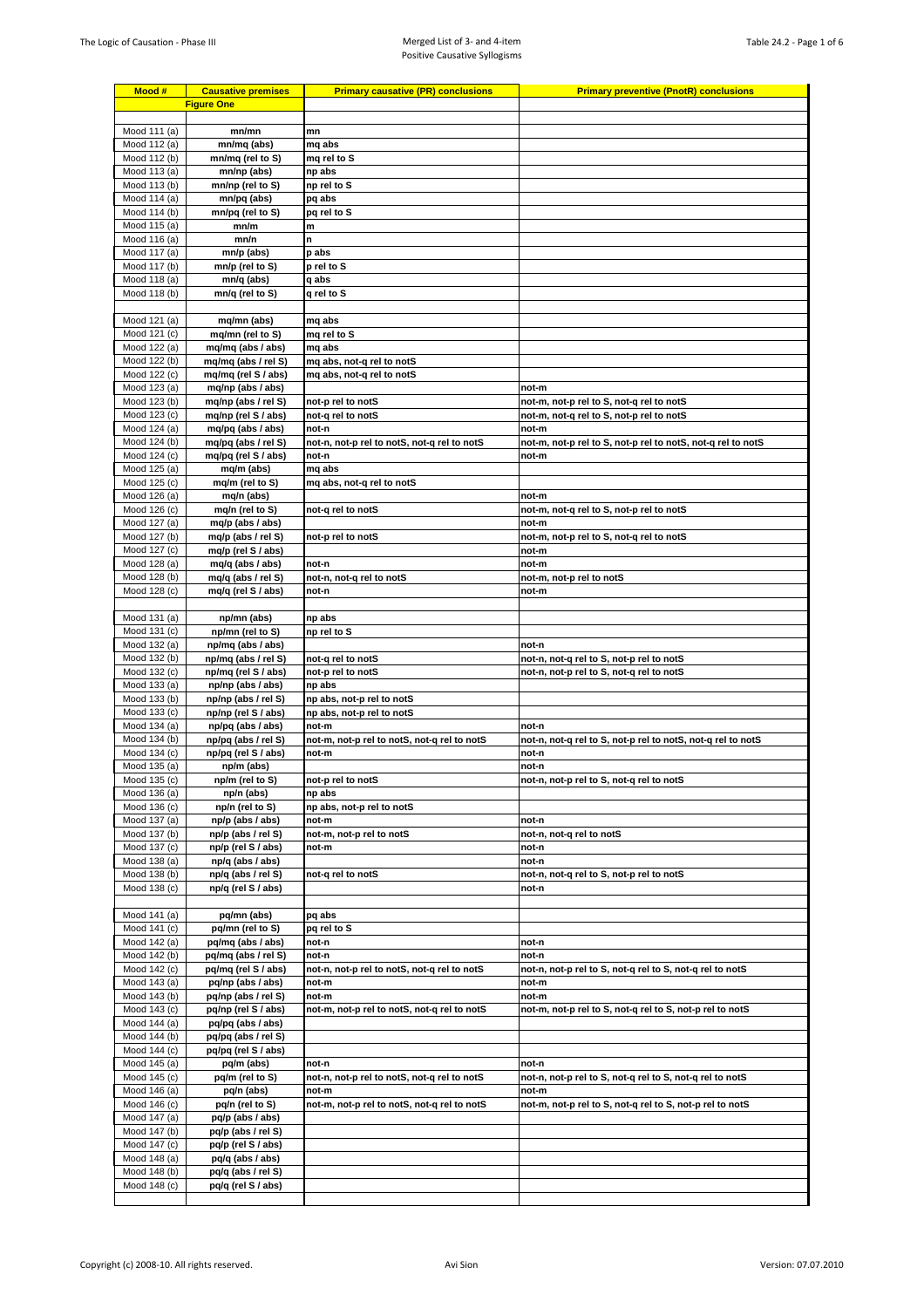| Mood #                       | <b>Causative premises</b>              | <b>Primary causative (PR) conclusions</b>   | <b>Primary preventive (PnotR) conclusions</b>               |
|------------------------------|----------------------------------------|---------------------------------------------|-------------------------------------------------------------|
|                              | <b>Figure One</b>                      |                                             |                                                             |
|                              |                                        |                                             |                                                             |
| Mood 151 (a)                 | m/mn                                   | m                                           |                                                             |
| Mood 152 (a)                 | m/mq (abs)                             | mq abs                                      |                                                             |
| Mood 152 (b)                 | m/mq (rel to S)                        | mg abs, not-g rel to notS                   |                                                             |
| Mood 153 (a)<br>Mood 153 (b) | m/np (abs)<br>m/np (rel to S)          | not-p rel to notS                           | not-m<br>not-m, not-p rel to S, not-q rel to notS           |
| Mood 154 (a)                 | m/pq (abs)                             | not-n                                       | not-m                                                       |
| Mood 154 (b)                 | m/pq (rel to S)                        | not-n, not-p rel to notS, not-q rel to notS | not-m, not-p rel to S, not-p rel to notS, not-q rel to notS |
| Mood 155 (a)                 | m/m                                    | m                                           |                                                             |
| Mood 156 (a)                 | m/n                                    |                                             | not-m                                                       |
| Mood 157 (a)                 | m/p (abs)                              |                                             | not-m                                                       |
| Mood 157 (b)                 | m/p (rel to S)                         | not-p rel to notS                           | not-m, not-p rel to S, not-q rel to notS                    |
|                              |                                        |                                             |                                                             |
| Mood 158 (a)                 | m/q (abs)                              | not-n                                       | not-m                                                       |
| Mood 158 (b)                 | m/q (rel to S)                         | not-n, not-q rel to notS                    | not-m, not-p rel to notS                                    |
|                              |                                        |                                             |                                                             |
| Mood 161 (a)                 | n/mn                                   | n                                           |                                                             |
| Mood 162 (a)<br>Mood 162 (b) | n/mq (abs)<br>n/mq (rel to S)          | not-q rel to notS                           | not-n                                                       |
| Mood 163 (a)                 | n/np (abs)                             | np abs                                      | not-n, not-q rel to S, not-p rel to notS                    |
| Mood 163 (b)                 | n/np (rel to S)                        | np abs, not-p rel to notS                   |                                                             |
| Mood 164 (a)                 | n/pq (abs)                             | not-m                                       | not-n                                                       |
| Mood 164 (b)                 | n/pq (rel to S)                        | not-m, not-p rel to notS, not-q rel to notS | not-n, not-q rel to S, not-p rel to notS, not-q rel to notS |
| Mood 165 (a)                 | n/m                                    |                                             | not-n                                                       |
| Mood 166 (a)                 | n/n                                    | n                                           |                                                             |
| Mood 167 (a)                 | n/p (abs)                              | not-m                                       | not-n                                                       |
| Mood 167 (b)<br>Mood 168 (a) | n/p (rel to S)<br>n/q (abs)            | not-m, not-p rel to notS                    | not-n, not-q rel to notS<br>not-n                           |
| Mood 168 (b)                 | n/q (rel to S)                         | not-g rel to notS                           | not-n, not-q rel to S, not-p rel to notS                    |
|                              |                                        |                                             |                                                             |
| Mood 171 (a)                 | p/mn (abs)                             | p abs                                       |                                                             |
| Mood 171 (c)                 | p/mn (rel to S)                        | p rel to S                                  |                                                             |
| Mood 172 (a)                 | p/mq (abs / abs)                       |                                             | not-n                                                       |
| Mood 172 (b)                 | p/mq (abs / rel S)                     |                                             | not-n                                                       |
| Mood 172 (c)<br>Mood 173 (a) | p/mq (rel S / abs)<br>p/np (abs / abs) | not-p rel to notS<br>not-m                  | not-n, not-p rel to S, not-q rel to notS<br>not-m           |
| Mood 173 (b)                 | p/np (abs / rel S)                     | not-m                                       | not-m                                                       |
| Mood 173 (c)                 | p/np (rel S / abs)                     | not-m, not-p rel to notS                    | not-m, not-p rel to S                                       |
| Mood 174 (a)                 | p/pq (abs / abs)                       |                                             |                                                             |
| Mood 174 (b)                 | p/pq (abs / rel S)                     |                                             |                                                             |
| Mood 174 (c)                 | p/pq (rel S / abs)                     |                                             |                                                             |
| Mood 175 (a)                 | p/m (abs)<br>p/m (rel to S)            |                                             | not-n<br>not-n, not-p rel to S, not-q rel to notS           |
| Mood 175 (c)<br>Mood 176 (a) | p/n (abs)                              | not-p rel to notS<br>not-m                  | not-m                                                       |
| Mood 176 (c)                 | p/n (rel to S)                         | not-m, not-p rel to notS                    | not-m, not-p rel to S                                       |
| Mood 177 (a)                 | $p/p$ (abs / abs)                      |                                             |                                                             |
| Mood 177 (b)                 | p/p (abs / rel S)                      |                                             |                                                             |
| Mood 177 (c)                 | p/p (rel S / abs)                      |                                             |                                                             |
| Mood 178 (a)                 | p/q (abs / abs)                        |                                             |                                                             |
| Mood 178 (b)<br>Mood 178 (c) | p/q (abs / rel S)<br>p/q (rel S / abs) |                                             |                                                             |
|                              |                                        |                                             |                                                             |
| Mood 181 (a)                 | q/mn (abs)                             | q abs                                       |                                                             |
| Mood 181 (c)                 | g/mn (rel to S)                        | q rel to S                                  |                                                             |
| Mood 182 (a)                 | q/mq (abs / abs)                       | not-n                                       | not-n                                                       |
| Mood 182 (b)                 | q/mq (abs / rel S)                     | not-n                                       | not-n                                                       |
| Mood 182 (c)                 | q/mq (rel S / abs)                     | not-n, not-q rel to notS                    | not-n, not-q rel to S                                       |
| Mood 183 (a)<br>Mood 183 (b) | q/np (abs / abs)<br>q/np (abs / rel S) |                                             | not-m<br>not-m                                              |
| Mood 183 (c)                 | q/np (rel S / abs)                     | not-q rel to notS                           | not-m, not-q rel to S, not-p rel to notS                    |
| Mood 184 (a)                 | q/pq (abs / abs)                       |                                             |                                                             |
| Mood 184 (b)                 | q/pq (abs / rel S)                     |                                             |                                                             |
| Mood 184 (c)                 | q/pq (rel S / abs)                     |                                             |                                                             |
| Mood 185 (a)                 | q/m (abs)                              | not-n                                       | not-n                                                       |
| Mood 185 (c)                 | q/m (rel to S)                         | not-n, not-q rel to notS                    | not-n, not-q rel to S                                       |
| Mood 186 (a)<br>Mood 186 (c) | q/n (abs)<br>q/n (rel to S)            | not-q rel to notS                           | not-m<br>not-m, not-q rel to S, not-p rel to notS           |
| Mood 187 (a)                 | q/p (abs / abs)                        |                                             |                                                             |
| Mood 187 (b)                 | q/p (abs / rel S)                      |                                             |                                                             |
| Mood 187 (c)                 | q/p (rel S / abs)                      |                                             |                                                             |
| Mood 188 (a)                 | $q/q$ (abs / abs)                      |                                             |                                                             |
| Mood 188 (b)                 | q/q (abs / rel S)                      |                                             |                                                             |
| Mood 188 (c)                 | q/q (rel S / abs)                      |                                             |                                                             |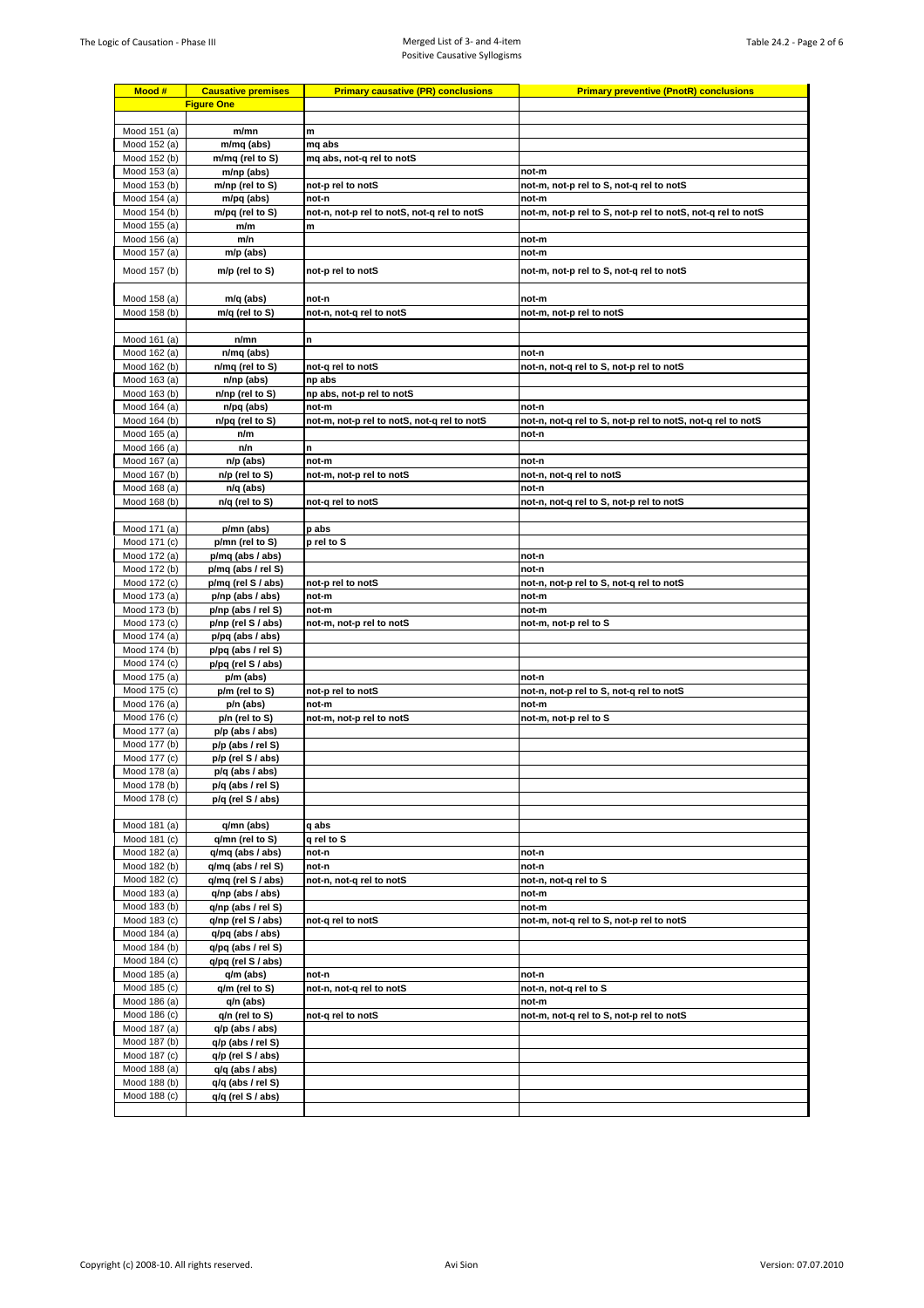| Mood #                       | <b>Causative premises</b>                | <b>Primary causative (PR) conclusions</b>   | <b>Primary preventive (PnotR) conclusions</b>                        |
|------------------------------|------------------------------------------|---------------------------------------------|----------------------------------------------------------------------|
|                              | <b>Figure Two</b>                        |                                             |                                                                      |
|                              |                                          |                                             |                                                                      |
| Mood 211 (a)                 | mn/mn                                    | mn                                          |                                                                      |
| Mood 212 (a)<br>Mood 212 (b) | mn/mq (abs)<br>mn/mq (rel to S)          | mq abs<br>mq rel to S                       |                                                                      |
| Mood 213 (a)                 | mn/np (abs)                              | np abs                                      |                                                                      |
| Mood 213 (b)                 | mn/np (rel to S)                         | np rel to S                                 |                                                                      |
| Mood 214 (a)                 | mn/pq (abs)                              | pq abs                                      |                                                                      |
| Mood 214 (b)                 | mn/pq (rel to S)                         | pq rel to S                                 |                                                                      |
| Mood 215 (a)                 | mn/m                                     | m                                           |                                                                      |
| Mood 216 (a)                 | mn/n                                     | n                                           |                                                                      |
| Mood 217 (a)<br>Mood 217 (b) | mn/p (abs)<br>mn/p (rel to S)            | p abs<br>p rel to S                         |                                                                      |
| Mood 218 (a)                 | mn/q (abs)                               | q abs                                       |                                                                      |
| Mood 218 (b)                 | mn/q (rel to S)                          | q rel to S                                  |                                                                      |
|                              |                                          |                                             |                                                                      |
| Mood 221 (a)                 | mq/mn (abs)                              | np abs                                      |                                                                      |
| Mood 221 (c)                 | mq/mn (rel to S)                         | np rel to notS                              |                                                                      |
| Mood 222 (a)<br>Mood 222 (b) | mq/mq (abs / abs)<br>mq/mq (abs / rel S) | not-q rel to notS                           | not-n<br>not-n, not-q rel to S, not-p rel to notS                    |
| Mood 222 (c)                 | mq/mq (rel S / abs)                      | not-p rel to S                              | not-n, not-q rel to S, not-p rel to notS                             |
| Mood 223 (a)                 | mq/np (abs / abs)                        | np abs                                      |                                                                      |
| Mood 223 (b)                 | mq/np (abs / rel S)                      | np abs, not-p rel to notS                   |                                                                      |
| Mood 223 (c)                 | mq/np (rel S / abs)                      | np abs, not-p rel to S                      |                                                                      |
| Mood 224 (a)                 | mq/pq (abs / abs)                        | not-m                                       | not-n                                                                |
| Mood 224 (b)                 | mq/pq (abs / rel S)                      | not-m, not-p rel to notS, not-q rel to notS | not-n, not-q rel to S, not-p rel to notS, not-q rel to notS          |
| Mood 224 (c)<br>Mood 225 (a) | mq/pq (rel S / abs)<br>mq/m (abs)        | not-m                                       | not-n<br>not-n                                                       |
| Mood 225 (c)                 | mq/m (rel to S)                          | not-p rel to S                              | not-n, not-q rel to S, not-p rel to notS                             |
| Mood 226 (a)                 | mq/n (abs)                               | np abs                                      |                                                                      |
| Mood 226 (c)                 | mq/n (rel to S)                          | np abs, not-p rel to S                      |                                                                      |
| Mood 227 (a)                 | mq/p (abs / abs)                         | not-m                                       | not-n                                                                |
| Mood 227 (b)                 | mq/p (abs / rel S)                       | not-m, not-p rel to notS                    | not-n, not-q rel to notS                                             |
| Mood 227 (c)                 | mq/p (rel S / abs)                       | not-m                                       | not-n                                                                |
| Mood 228 (a)                 | mq/q (abs / abs)                         |                                             | not-n                                                                |
| Mood 228 (b)                 | mq/q (abs / rel S)                       | not-q rel to notS                           | not-n, not-q rel to S, not-p rel to notS                             |
| Mood 228 (c)                 | mq/q (rel S / abs)                       |                                             | not-n                                                                |
|                              |                                          |                                             |                                                                      |
| Mood 231 (a)<br>Mood 231 (c) | np/mn (abs)<br>np/mn (rel to S)          | mq abs<br>mq rel to notS                    |                                                                      |
| Mood 232 (a)                 | np/mq (abs / abs)                        | mq abs                                      |                                                                      |
| Mood 232 (b)                 | np/mq (abs / rel S)                      | mq abs, not-q rel to notS                   |                                                                      |
| Mood 232 (c)                 | np/mq (rel S / abs)                      | mg abs, not-g rel to S                      |                                                                      |
| Mood 233 (a)                 | np/np (abs / abs)                        |                                             | not-m                                                                |
| Mood 233 (b)                 | np/np (abs / rel S)                      | not-p rel to notS<br>not-g rel to S         | not-m, not-p rel to S, not-q rel to notS                             |
| Mood 233 (c)<br>Mood 234 (a) | np/np (rel S / abs)<br>np/pq (abs / abs) | not-n                                       | not-m, not-p rel to S, not-q rel to notS<br>not-m                    |
| Mood 234 (b)                 | np/pq (abs / rel S)                      | not-n, not-p rel to notS, not-q rel to notS | not-m, not-p rel to S, not-p rel to notS, not-q rel to notS          |
| Mood 234 (c)                 | np/pq (rel S / abs)                      | not-n                                       | not-m                                                                |
| Mood 235 (a)                 | np/m (abs)                               | mq abs                                      |                                                                      |
| Mood 235 (c)                 | np/m (rel to S)                          | mq abs, not-q rel to S                      |                                                                      |
| Mood 236 (a)                 | np/n (abs)                               | not-g rel to S                              | not-m                                                                |
| Mood 236 (c)<br>Mood 237 (a) | np/n (rel to S)<br>np/p (abs / abs)      |                                             | not-m, not-p rel to S, not-q rel to notS<br>not-m                    |
| Mood 237 (b)                 | np/p (abs / rel S)                       | not-p rel to notS                           | not-m, not-p rel to S, not-q rel to notS                             |
| Mood 237 (c)                 | np/p (rel S / abs)                       |                                             | not-m                                                                |
| Mood 238 (a)                 | np/q (abs / abs)                         | not-n                                       | not-m                                                                |
| Mood 238 (b)                 | np/q (abs / rel S)                       | not-n, not-q rel to notS                    | not-m, not-p rel to notS                                             |
| Mood 238 (c)                 | np/q (rel S / abs)                       | not-n                                       | not-m                                                                |
| Mood 241 (a)                 | pq/mn (abs)                              | pq abs                                      |                                                                      |
| Mood 241 (c)                 | pq/mn (rel to S)                         | pq rel to notS                              |                                                                      |
| Mood 242 (a)                 | pq/mq (abs / abs)                        | not-n                                       | not-n                                                                |
| Mood 242 (b)                 | pq/mq (abs / rel S)                      | not-n                                       | not-n                                                                |
| Mood 242 (c)                 | pq/mq (rel S / abs)                      | not-n, not-p rel to S, not-q rel to S       | not-n, not-q rel to S, not-p rel to notS, not-q rel to notS          |
| Mood 243 (a)                 | pq/np (abs / abs)                        | not-m                                       | not-m                                                                |
| Mood 243 (b)<br>Mood 243 (c) | pq/np (abs / rel S)                      | not-m                                       | not-m<br>not-m, not-p rel to S, not-p rel to notS, not-q rel to notS |
| Mood 244 (a)                 | pq/np (rel S / abs)<br>pq/pq (abs / abs) | not-m, not-p rel to S, not-q rel to S       |                                                                      |
| Mood 244 (b)                 | pq/pq (abs / rel S)                      |                                             |                                                                      |
| Mood 244 (c)                 | pq/pq (rel S / abs)                      |                                             |                                                                      |
| Mood 245 (a)                 | pq/m (abs)                               | not-n                                       | not-n                                                                |
| Mood 245 (c)                 | pq/m (rel to S)                          | not-n, not-p rel to S, not-q rel to S       | not-n, not-q rel to S, not-p rel to notS, not-q rel to notS          |
| Mood 246 (a)                 | pq/n (abs)                               | not-m                                       | not-m                                                                |
| Mood 246 (c)<br>Mood 247 (a) | pq/n (rel to S)<br>pq/p (abs / abs)      | not-m, not-p rel to S, not-q rel to S       | not-m, not-p rel to S, not-p rel to notS, not-q rel to notS          |
| Mood 247 (b)                 | pq/p (abs / rel S)                       |                                             |                                                                      |
| Mood 247 (c)                 | pq/p (rel S / abs)                       |                                             |                                                                      |
| Mood 248 (a)                 | pq/q (abs / abs)                         |                                             |                                                                      |
| Mood 248 (b)                 | pq/q (abs / rel S)                       |                                             |                                                                      |
| Mood 248 (c)                 | pq/q (rel S / abs)                       |                                             |                                                                      |
|                              |                                          |                                             |                                                                      |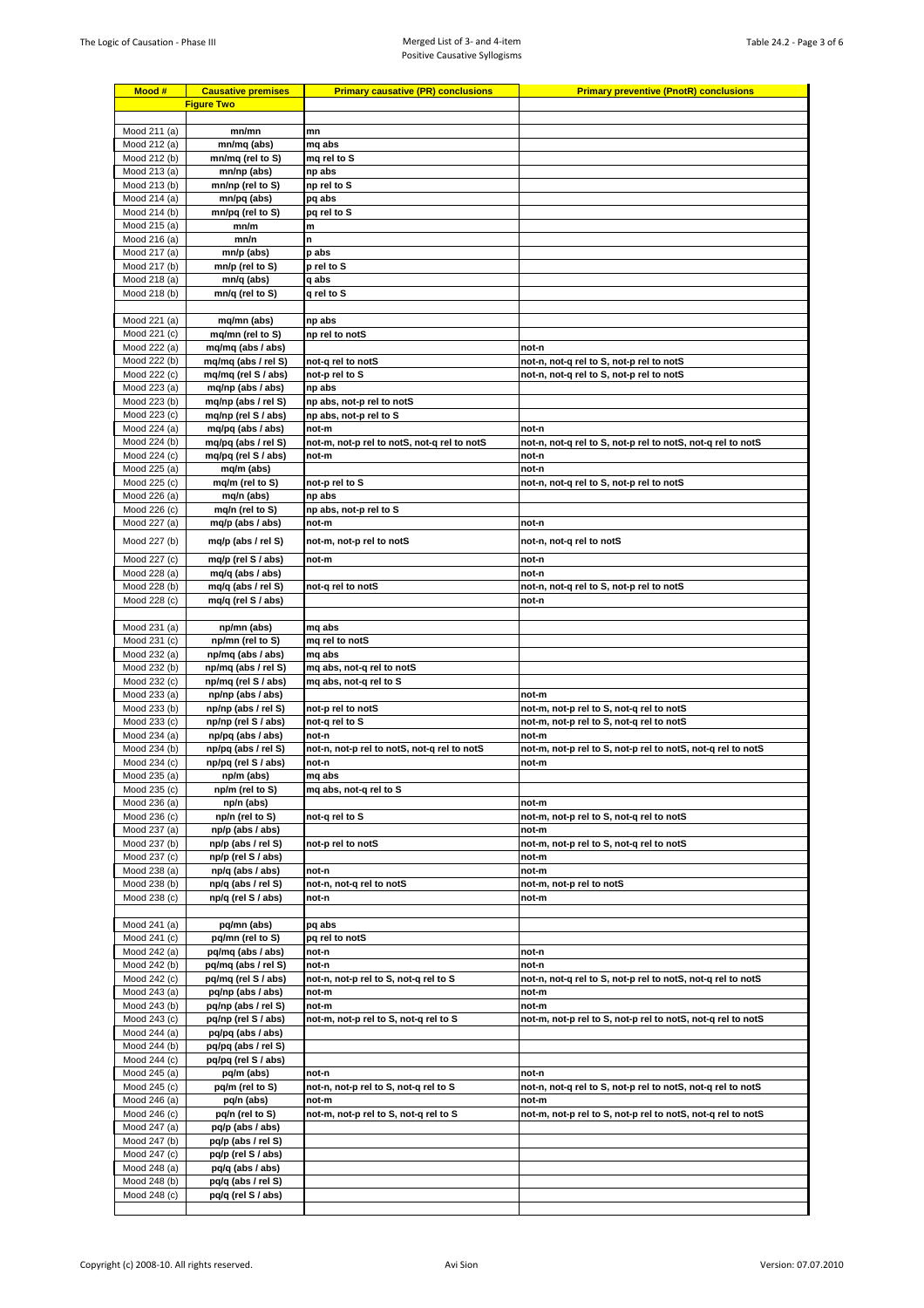| Mood #                       | <b>Causative premises</b>                | <b>Primary causative (PR) conclusions</b>   | <b>Primary preventive (PnotR) conclusions</b>               |
|------------------------------|------------------------------------------|---------------------------------------------|-------------------------------------------------------------|
| <b>Figure Two</b>            |                                          |                                             |                                                             |
| Mood 251 (a)                 | m/mn                                     | n                                           |                                                             |
| Mood 252 (a)                 | m/mq (abs)                               |                                             | not-n                                                       |
| Mood 252 (b)                 | m/mq (rel to S)                          | not-q rel to notS                           | not-n, not-g rel to S, not-p rel to notS                    |
| Mood 253 (a)                 | m/np (abs)                               | np abs                                      |                                                             |
| Mood 253 (b)                 | m/np (rel to S)                          | np abs, not-p rel to notS                   |                                                             |
| Mood 254 (a)                 | m/pq (abs)                               | not-m                                       | not-n                                                       |
| Mood 254 (b)                 | m/pq (rel to S)                          | not-m, not-p rel to notS, not-q rel to notS | not-n, not-q rel to S, not-p rel to notS, not-q rel to notS |
| Mood 255 (a)<br>Mood 256 (a) | m/m<br>m/n                               | n                                           | not-n                                                       |
| Mood 257 (a)                 | m/p (abs)                                | not-m                                       | not-n                                                       |
| Mood 257 (b)                 | m/p (rel to S)                           | not-m, not-p rel to notS                    | not-n, not-q rel to notS                                    |
| Mood 258 (a)                 | m/q (abs)                                |                                             | not-n                                                       |
| Mood 258 (b)                 | m/q (rel to S)                           | not-q rel to notS                           | not-n, not-q rel to S, not-p rel to notS                    |
|                              |                                          |                                             |                                                             |
| Mood 261 (a)<br>Mood 262 (a) | n/mn<br>n/mq (abs)                       | m<br>mq abs                                 |                                                             |
| Mood 262 (b)                 | n/mq (rel to S)                          | mq abs, not-q rel to notS                   |                                                             |
| Mood 263 (a)                 | n/np (abs)                               |                                             | not-m                                                       |
| Mood 263 (b)                 | n/np (rel to S)                          | not-p rel to notS                           | not-m, not-p rel to S, not-q rel to notS                    |
| Mood 264 (a)                 | n/pq (abs)                               | not-n                                       | not-m                                                       |
| Mood 264 (b)                 | n/pq (rel to S)                          | not-n, not-p rel to notS, not-q rel to notS | not-m, not-p rel to S, not-p rel to notS, not-q rel to notS |
| Mood 265 (a)                 | n/m                                      | m                                           |                                                             |
| Mood 266 (a)<br>Mood 267 (a) | n/n<br>$n/p$ (abs)                       |                                             | not-m<br>not-m                                              |
| Mood 267 (b)                 | n/p (rel to S)                           | not-p rel to notS                           | not-m, not-p rel to S, not-q rel to notS                    |
| Mood 268 (a)                 | n/q (abs)                                | not-n                                       | not-m                                                       |
| Mood 268 (b)                 | n/q (rel to S)                           | not-n, not-q rel to notS                    | not-m, not-p rel to notS                                    |
|                              |                                          |                                             |                                                             |
| Mood 271 (a)                 | p/mn (abs)                               | q abs                                       |                                                             |
| Mood 271 (c)                 | p/mn (rel to S)                          | q rel to notS<br>not-n                      | not-n                                                       |
| Mood 272 (a)<br>Mood 272 (b) | p/mq (abs / abs)<br>p/mq (abs / rel S)   | not-n                                       | not-n                                                       |
| Mood 272 (c)                 | p/mq (rel S / abs)                       | not-n, not-q rel to S                       | not-n, not-q rel to notS                                    |
| Mood 273 (a)                 | p/np (abs / abs)                         |                                             | not-m                                                       |
| Mood 273 (b)                 | p/np (abs / rel S)                       |                                             | not-m                                                       |
| Mood 273 (c)                 | p/np (rel S / abs)                       | not-q rel to S                              | not-m, not-p rel to S, not-q rel to notS                    |
| Mood 274 (a)                 | p/pq (abs / abs)                         |                                             |                                                             |
| Mood 274 (b)<br>Mood 274 (c) | p/pq (abs / rel S)<br>p/pq (rel S / abs) |                                             |                                                             |
| Mood 275 (a)                 | p/m (abs)                                | not-n                                       | not-n                                                       |
| Mood 275 (c)                 | p/m (rel to S)                           | not-n, not-q rel to S                       | not-n, not-q rel to notS                                    |
| Mood 276 (a)                 | p/n (abs)                                |                                             | not-m                                                       |
| Mood 276 (c)                 | p/n (rel to S)                           | not-g rel to S                              | not-m, not-p rel to S, not-q rel to notS                    |
| Mood 277 (a)                 | p/p (abs / abs)                          |                                             |                                                             |
| Mood 277 (b)                 | p/p (abs / rel S)                        |                                             |                                                             |
| Mood 277 (c)<br>Mood 278 (a) | p/p (rel S / abs)<br>p/q (abs / abs)     |                                             |                                                             |
| Mood 278 (b)                 | p/q (abs / rel S)                        |                                             |                                                             |
| Mood 278 (c)                 | p/q (rel S / abs)                        |                                             |                                                             |
|                              |                                          |                                             |                                                             |
| Mood 281 (a)                 | q/mn (abs)                               | p abs                                       |                                                             |
| Mood 281 (c)                 | q/mn (rel to S)                          | p rel to notS                               |                                                             |
| Mood 282 (a)<br>Mood 282 (b) | q/mq (abs / abs)<br>q/mq (abs / rel S)   |                                             | not-n<br>not-n                                              |
| Mood 282 (c)                 | q/mq (rel S / abs)                       | not-p rel to S                              | not-n, not-q rel to S, not-p rel to notS                    |
| Mood 283 (a)                 | q/np (abs / abs)                         | not-m                                       | not-m                                                       |
| Mood 283 (b)                 | q/np (abs / rel S)                       | not-m                                       | not-m                                                       |
| Mood 283 (c)                 | q/np (rel S / abs)                       | not-m, not-p rel to S                       | not-m, not-p rel to notS                                    |
| Mood 284 (a)                 | q/pq (abs / abs)                         |                                             |                                                             |
| Mood 284 (b)                 | q/pq (abs / rel S)                       |                                             |                                                             |
| Mood 284 (c)<br>Mood 285 (a) | q/pq (rel S / abs)<br>q/m (abs)          |                                             | not-n                                                       |
| Mood 285 (c)                 | $q/m$ (rel to S)                         | not-p rel to S                              | not-n, not-q rel to S, not-p rel to notS                    |
| Mood 286 (a)                 | q/n (abs)                                | not-m                                       | not-m                                                       |
| Mood 286 (c)                 | q/n (rel to S)                           | not-m, not-p rel to S                       | not-m, not-p rel to notS                                    |
| Mood 287 (a)                 | $q/p$ (abs / abs)                        |                                             |                                                             |
| Mood 287 (b)                 | q/p (abs / rel S)                        |                                             |                                                             |
| Mood 287 (c)                 | q/p (rel S / abs)                        |                                             |                                                             |
| Mood 288 (a)<br>Mood 288 (b) | $q/q$ (abs / abs)<br>q/q (abs / rel S)   |                                             |                                                             |
| Mood 288 (c)                 | q/q (rel S / abs)                        |                                             |                                                             |
|                              |                                          |                                             |                                                             |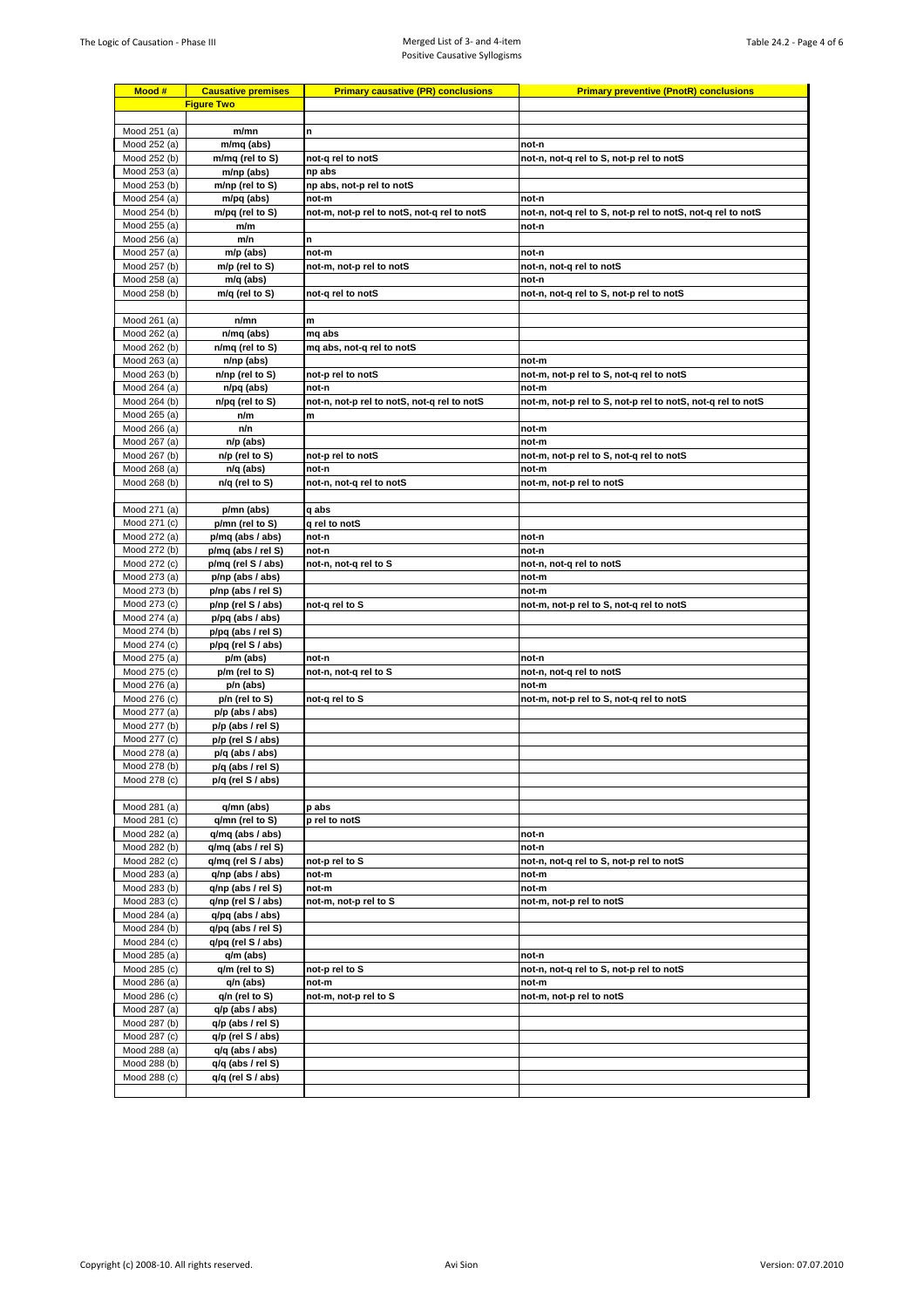| Mood #                       | <b>Causative premises</b>                  | <b>Primary causative (PR) conclusions</b>            | <b>Primary preventive (PnotR) conclusions</b>                                        |
|------------------------------|--------------------------------------------|------------------------------------------------------|--------------------------------------------------------------------------------------|
| <b>Figure Three</b>          |                                            |                                                      |                                                                                      |
| Mood 311 (a)                 | mn/mn                                      | mn                                                   |                                                                                      |
| Mood 312 (a)                 | mn/mq (abs)                                | np abs                                               |                                                                                      |
| Mood 312 (b)                 | mn/mq (rel to S)                           | np rel to notS                                       |                                                                                      |
| Mood 313 (a)<br>Mood 313 (b) | mn/np (abs)<br>mn/np (rel to S)            | mq abs<br>mq rel to notS                             |                                                                                      |
| Mood 314 (a)                 | mn/pq (abs)                                | pq abs                                               |                                                                                      |
| Mood 314 (b)                 | mn/pq (rel to S)                           | pq rel to notS                                       |                                                                                      |
| Mood 315 (a)                 | mn/m                                       | n                                                    |                                                                                      |
| Mood 316 (a)                 | mn/n                                       | m                                                    |                                                                                      |
| Mood 317 (a)<br>Mood 317 (b) | mn/p (abs)<br>mn/p (rel to S)              | q abs<br>q rel to notS                               |                                                                                      |
| Mood 318 (a)                 | mn/q (abs)                                 | p abs                                                |                                                                                      |
| Mood 318 (b)                 | mn/q (rel to S)                            | p rel to notS                                        |                                                                                      |
|                              |                                            |                                                      |                                                                                      |
| Mood 321 (a)                 | mq/mn (abs)                                | mq abs                                               |                                                                                      |
| Mood 321 (c)<br>Mood 322 (a) | mq/mn (rel to S)<br>mq/mq (abs / abs)      | mq rel to S                                          | not-m                                                                                |
| Mood 322 (b)                 | mq/mq (abs / rel S)                        | not-p rel to S                                       | not-m, not-q rel to S, not-p rel to notS                                             |
| Mood 322 (c)                 | mq/mq (rel S / abs)                        | not-q rel to notS                                    | not-m, not-q rel to S, not-p rel to notS                                             |
| Mood 323 (a)                 | mg/np (abs / abs)                          | mq abs                                               |                                                                                      |
| Mood 323 (b)<br>Mood 323 (c) | mg/np (abs / rel S)<br>mg/np (rel S / abs) | mq abs, not-q rel to S<br>mq abs, not-q rel to notS  |                                                                                      |
| Mood 324 (a)                 | mq/pq (abs / abs)                          | not-n                                                | not-m                                                                                |
| Mood 324 (b)                 | mq/pq (abs / rel S)                        | not-n, not-p rel to S, not-q rel to S                | not-m, not-p rel to S, not-q rel to S, not-p rel to notS                             |
| Mood 324 (c)                 | mq/pq (rel S / abs)                        | not-n                                                | not-m                                                                                |
| Mood 325 (a)                 | mq/m (abs)                                 | not-q rel to notS                                    | not-m                                                                                |
| Mood 325 (c)<br>Mood 326 (a) | mq/m (rel to S)<br>mq/n (abs)              | mq abs                                               | not-m, not-q rel to S, not-p rel to notS                                             |
| Mood 326 (c)                 | mq/n (rel to S)                            | mq abs, not-q rel to notS                            |                                                                                      |
| Mood 327 (a)                 | mq/p (abs / abs)                           | not-n                                                | not-m                                                                                |
| Mood 327 (b)                 | mq/p (abs / rel S)                         | not-n, not-q rel to S                                | not-m, not-p rel to S                                                                |
| Mood 327 (c)<br>Mood 328 (a) | mq/p (rel S / abs)<br>mq/q (abs / abs)     | not-n                                                | not-m<br>not-m                                                                       |
| Mood 328 (b)                 | mq/q (abs / rel S)                         | not-p rel to S                                       | not-m, not-q rel to S, not-p rel to notS                                             |
| Mood 328 (c)                 | mq/q (rel S / abs)                         |                                                      | not-m                                                                                |
|                              |                                            |                                                      |                                                                                      |
| Mood 331 (a)<br>Mood 331 (c) | np/mn (abs)<br>np/mn (rel to S)            | np abs<br>np rel to S                                |                                                                                      |
| Mood 332 (a)                 | np/mq (abs / abs)                          | np abs                                               |                                                                                      |
| Mood 332 (b)                 | np/mq (abs / rel S)                        | np abs, not-p rel to S                               |                                                                                      |
| Mood 332 (c)                 | np/mq (rel S / abs)                        | np abs, not-p rel to notS                            |                                                                                      |
| Mood 333 (a)                 | np/np (abs / abs)                          |                                                      | not-n                                                                                |
| Mood 333 (b)<br>Mood 333 (c) | np/np (abs / rel S)<br>np/np (rel S / abs) | not-q rel to S<br>not-p rel to notS                  | not-n, not-p rel to S, not-q rel to notS<br>not-n, not-p rel to S, not-q rel to notS |
| Mood 334 (a)                 | np/pq (abs / abs)                          | not-m                                                | not-n                                                                                |
| Mood 334 (b)                 | np/pq (abs / rel S)                        | not-m, not-p rel to S, not-q rel to S                | not-n, not-p rel to S, not-q rel to S, not-q rel to notS                             |
| Mood 334 (c)                 | np/pq (rel S / abs)                        | not-m                                                | not-n                                                                                |
| Mood 335 (a)<br>Mood 335 (c) | np/m (abs)<br>np/m (rel to S)              | np abs<br>np abs, not-p rel to notS                  |                                                                                      |
| Mood 336 (a)                 | np/n (abs)                                 |                                                      | not-n                                                                                |
| Mood 336 (c)                 | np/n (rel to S)                            | not-p rel to notS                                    | not-n, not-p rel to S, not-g rel to notS                                             |
| Mood 337 (a)                 | np/p (abs / abs)                           |                                                      | not-n                                                                                |
| Mood 337 (b)<br>Mood 337 (c) | np/p (abs / rel S)<br>np/p (rel S / abs)   | not-q rel to S                                       | not-n, not-p rel to S, not-q rel to notS<br>not-n                                    |
| Mood 338 (a)                 | np/q (abs / abs)                           | not-m                                                | not-n                                                                                |
| Mood 338 (b)                 | np/q (abs / rel S)                         | not-m, not-p rel to S                                | not-n, not-q rel to S                                                                |
| Mood 338 (c)                 | np/q (rel S / abs)                         | not-m                                                | not-n                                                                                |
|                              |                                            |                                                      |                                                                                      |
| Mood 341 (a)<br>Mood 341 (c) | pq/mn (abs)<br>pa/mn (rel to S)            | pq abs<br>pq rel to S                                |                                                                                      |
| Mood 342 (a)                 | pq/mq (abs / abs)                          | not-m                                                | not-m                                                                                |
| Mood 342 (b)                 | pq/mq (abs / rel S)                        | not-m                                                | not-m                                                                                |
| Mood 342 (c)                 | pq/mq (rel S / abs)                        | not-m, not-p rel to notS, not-q rel to notS          | not-m, not-p rel to S, not-q rel to S, not-p rel to notS                             |
| Mood 343 (a)                 | pq/np (abs / abs)                          | not-n                                                | not-n                                                                                |
| Mood 343 (b)<br>Mood 343 (c) | pq/np (abs / rel S)<br>pq/np (rel S / abs) | not-n<br>not-n, not-p rel to notS, not-q rel to notS | not-n<br>not-n, not-p rel to S, not-q rel to S, not-q rel to notS                    |
| Mood 344 (a)                 | pq/pq (abs / abs)                          |                                                      |                                                                                      |
| Mood 344 (b)                 | pq/pq (abs / rel S)                        |                                                      |                                                                                      |
| Mood 344 (c)                 | pq/pq (rel S / abs)                        |                                                      |                                                                                      |
| Mood 345 (a)                 | pq/m (abs)                                 | not-m                                                | not-m                                                                                |
| Mood 345 (c)<br>Mood 346 (a) | pq/m (rel to S)<br>pq/n (abs)              | not-m, not-p rel to notS, not-q rel to notS<br>not-n | not-m, not-p rel to S, not-q rel to S, not-p rel to notS<br>not-n                    |
| Mood 346 (c)                 | pq/n (rel to S)                            | not-n, not-p rel to notS, not-q rel to notS          | not-n, not-p rel to S, not-q rel to S, not-q rel to notS                             |
| Mood 347 (a)                 | pq/p (abs / abs)                           |                                                      |                                                                                      |
| Mood 347 (b)                 | pq/p (abs / rel S)                         |                                                      |                                                                                      |
| Mood 347 (c)                 | pq/p (rel S / abs)                         |                                                      |                                                                                      |
| Mood 348 (a)<br>Mood 348 (b) | pq/q (abs / abs)<br>pq/q (abs / rel S)     |                                                      |                                                                                      |
| Mood 348 (c)                 | pq/q (rel S / abs)                         |                                                      |                                                                                      |
|                              |                                            |                                                      |                                                                                      |